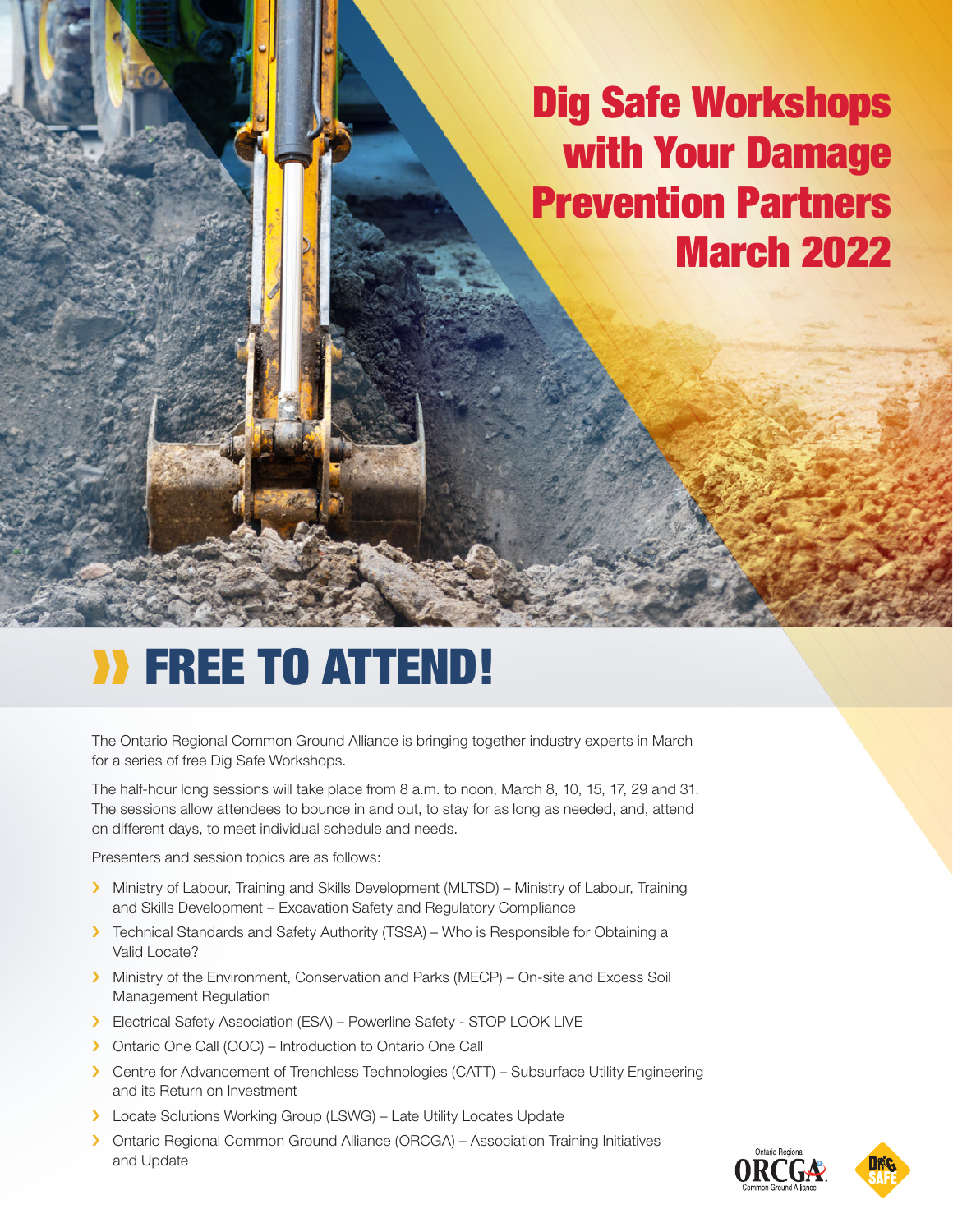### Who Should Attend:

These sessions target excavators and contractors involved in oil and gas, water and sewer, telecom and trenchless industries, municipal and public works departments, One Call Center members/owners and operators, utility locate service providers, utility locate administrators, engineers, insurance claims and risk management operations, and others who protect the underground infrastructure and impact damage prevention.

The Dig Safe **Workshops** are eligible for On The Job Credits!

### Virtual Workshop Schedule

### **Times are approximate.**

|             | <b>Registration Link</b>      | 8:00<br>a.m. | 8:30<br>a.m. | 9:00<br>a.m. | 9:30<br>a.m. | 10:00<br>a.m. | 10:30<br>a.m. | 11:00<br>a.m. | 11:30<br>a.m. |
|-------------|-------------------------------|--------------|--------------|--------------|--------------|---------------|---------------|---------------|---------------|
| Tue, Mar 8  | Click <b>Here</b> to Register | <b>ORCGA</b> | <b>ESA</b>   | <b>MLTSD</b> | <b>OOC</b>   | <b>LSWG</b>   | <b>TSSA</b>   | <b>CATT</b>   | <b>MECP</b>   |
| Thu, Mar 10 | Click <b>Here</b> to Register | <b>MLTSD</b> | <b>MECP</b>  | <b>ESA</b>   | <b>CATT</b>  | <b>OOC</b>    | <b>LSWG</b>   | <b>ORCGA</b>  | <b>TSSA</b>   |
| Tue, Mar 15 | Click <b>Here</b> to Register | <b>CATT</b>  | <b>MLTSD</b> | <b>TSSA</b>  | <b>ESA</b>   | <b>MECP</b>   | <b>OOC</b>    | <b>LSWG</b>   | <b>ORCGA</b>  |
| Thu, Mar 17 | Click Here to Register        | <b>MECP</b>  | <b>CATT</b>  | <b>MLTSD</b> | ORCGA        | <b>ESA</b>    | <b>TSSA</b>   | OOC           | <b>LSWG</b>   |
| Tue, Mar 29 | Click <b>Here</b> to Register | <b>LSWG</b>  | <b>CATT</b>  | <b>ORCGA</b> | <b>MLTSD</b> | <b>TSSA</b>   | <b>ESA</b>    | <b>MECP</b>   | <b>OOC</b>    |
| Thu, Mar 31 | Click <b>Here</b> to Register | <b>MLTSD</b> | <b>LSWG</b>  | <b>OOC</b>   | <b>TSSA</b>  | ORCGA         | <b>MECP</b>   | <b>ESA</b>    | CATT          |